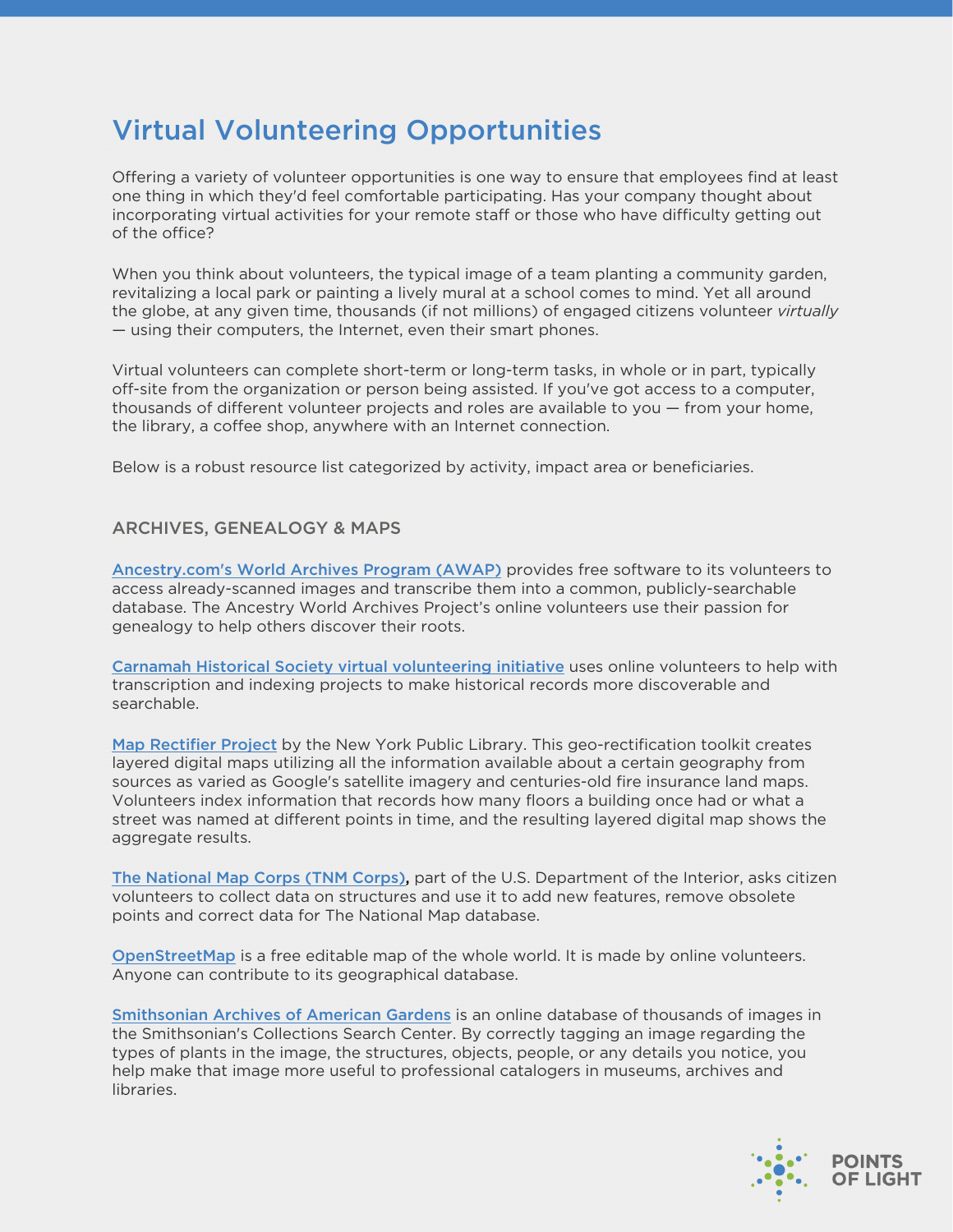The [Smithsonian Digital Volunteer program](https://transcription.si.edu/) engages the public in making its collections more accessible. Digital volunteers transcribe historic documents and collection records to facilitate research and preserve these valuable assets for future generations.

#### **DISASTER**

The [American Red Cross](http://www.redcross.org/support/be-a-digital-advocate) always has needs for volunteers to act as digital advocates. Volunteers can help generate donations to the Red Cross while shopping for themselves online or by setting up online fundraisers. Volunteers can also help spread awareness by repost their social media content.

[Humanitarian Data Exchange \(HDX\)](https://data.humdata.org/) Key data needed by humanitarian workers addressing critical needs during a crisis, such as a natural or man-made disaster, as well as data needed by other development workers and researchers, is often trapped in PDF documents. Volunteers extract this data into a database so that it can be easily found, helping anyone to visualize trend lines across regions or countries and compare this data to other indicators.

[Humanity Road](http://www.humanityroad.org/) volunteers use Internet and mobile communications technology to collect, verify and route information online during disasters. They provide public safety information as well as directing the public to governmental and aid agencies that are providing assistance for the disaster.

Each year, disasters around the world kill nearly 100,000 and affect or displace 200 million people. Many of the places where these disasters occur are literally 'missing' from any map and first responders lack the information to make valuable decisions regarding relief efforts. [Missing Maps](https://www.missingmaps.org/) is an open, collaborative project in which you can help to map areas where humanitarian organizations are trying to meet the needs of vulnerable people.

# ENTREPRENUERS AROUND THE WORLD

[Bpeace](http://www.bpeace.org/) is a U.S. nonprofit that recruits business professionals to help entrepreneurs in countries emerging from war to create and expand businesses and employment (particularly for women). Volunteers need a particular area of expertise regarding business development or project management and pay a monthly membership fee.

[Cherie Blair Foundation Online Mentors](https://cherieblairfoundation.org/programmes/mentoring/) Online mentors are successful businesswomen in the U.K., and mentor online women entrepreneurs in developing countries.

[Grow Movement](http://www.growmovement.org/) recruits online volunteer business consultants from around the world to work via Skype, phone and email to empower African entrepreneurs in Uganda, Rwanda and Malawi, helping them with business skills, enabling them to run their organizations more effectively, increase profitability and create jobs in their communities.

#### GENERAL SKILLS

[Doe Network](http://www.doenetwork.org/) Devoted to assisting official law enforcement agencies in solving cold cases concerning unexplained disappearances and unidentified Victims from North America, Australia and Europe. Online volunteers also help translate documents into various languages.

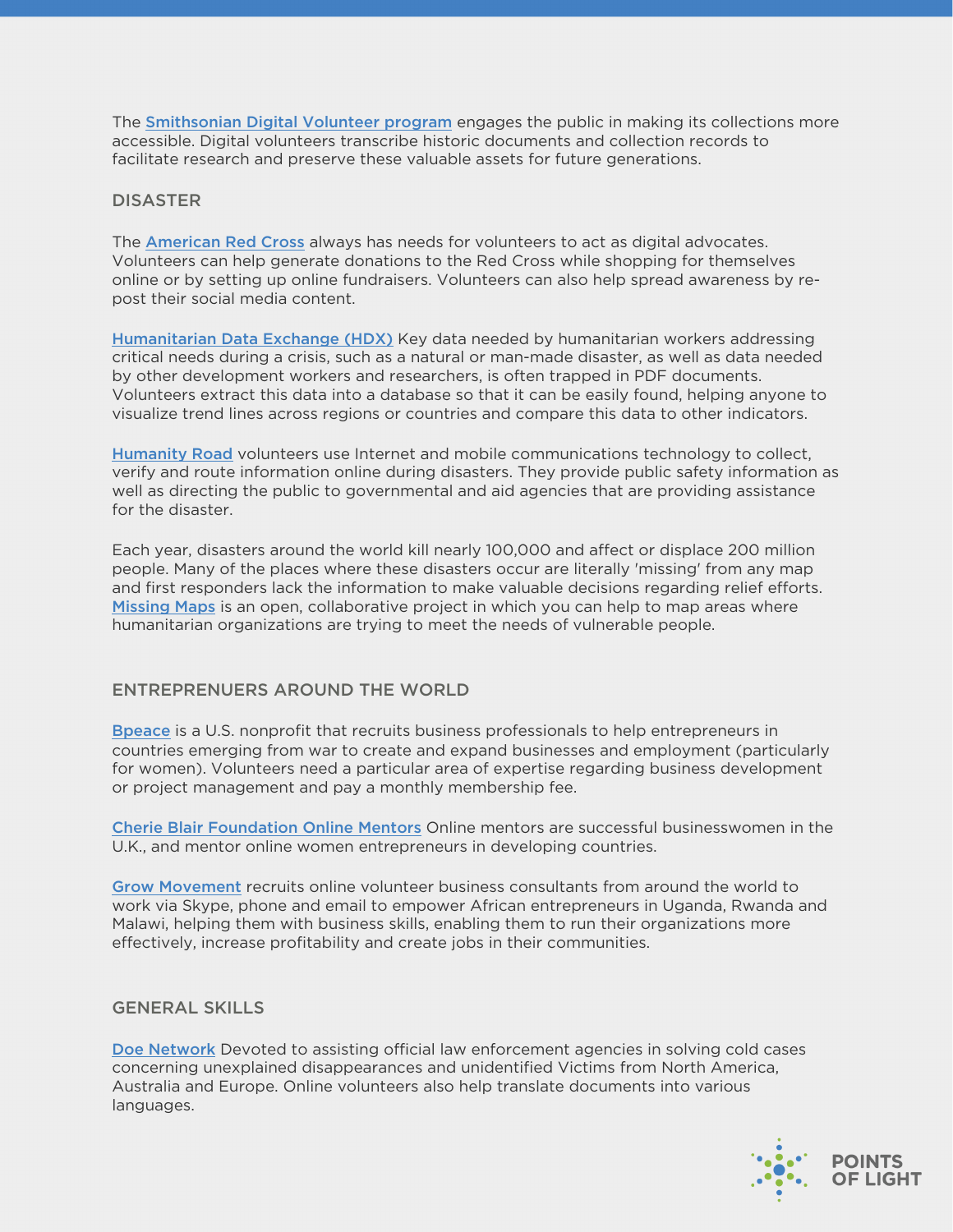[Mozilla/Firefox](http://www.mozilla.org/contribute/areas.html) Did you know that this web browser is produced by a nonprofit organization? "We believe in the power and potential of the Internet and want to see it thrive for everyone, everywhere." Mozilla involves hundreds of online volunteers, and "you don't have to be a C++ guru (or even know what that means!)" to contribute as an online volunteer.

[Nabuur](https://orgs.tigweb.org/nabuur) is an online volunteering platform that links volunteers with local communities in Africa, Asia and Latin America so they can learn about each other, share ideas and find solutions to local issues.

The [OpenMRS](http://openmrs.org/) community is a worldwide network of volunteers from many different backgrounds including technology, health care, and international development. Together, they are working to build the world's largest and most flexible technology platform to support delivery of health care in some of the most challenging environments on the planet.

[Wikipedia,](http://www.wikipedia.org/) the largest online volunteering initiative in the world. To volunteer, you simply find an article you have some knowledge of and add information to the entry. Note that Wikipedia now strongly encourages all additions to any entry be attributed to a verifiable source. Available in Spanish, French, German, Polish, Italian, Dutch, Portuguese and more!

The [Zooniverse](https://www.zooniverse.org/) is the world's largest and most popular platform for people-powered research. This research is made possible by volunteers. With our wide-ranging and everexpanding suite of projects, covering many disciplines and topics across the sciences and humanities, there's a place for anyone and everyone to explore, learn and have fun in the Zooniverse. To volunteer with Zooniverse, just go to the **Projects** page, choose the one you like the look of, and get started.

# HEALTH, WELL-BEING & EMPOWERMENT FOR ALL

[Crisis Text Line](http://www.crisistextline.org/join-our-efforts/volunteer/) is a free 24/7 national crisis-intervention and counseling service conducted exclusively through SMS text. Volunteers use the nonprofit's web-based platform to provide emotional support to texters who are dealing with a wide range of issues– bullying, self-harm, suicidal thoughts, and more. Prospective volunteers go through screening and a lengthy selfpaced training. Once completed, volunteers sign up to take one four-hour shift each week for a year.

[IMAlive](http://www.pickupthephone.org/IMAlive/volunteer.php) is a live online crisis network and a project by the Kristin Brooks Hope Center, To Write Love On Her Arms and PostSecret. Online volunteers must be at least 18 years old (16 with parents notarized consent), complete at least 20 hours training and a series of tests and screenings, and willing to commit to responding four hours a week for one year, or eight hours a week for six months. They also must pay, or fundraise, a fee to cover training and support costs.

The [Rape, Abuse & Incest National Network](http://www.rainn.org/get-involved/volunteer-for-RAINN/ohl-volunteer) (RAINN) is the nation's largest anti-sexual violence organization, and operates the National Sexual Assault Hotline at 1.800.656.HOPE and the National Sexual Assault [Online Hotline](https://ohl.rainn.org/online/). Online volunteers who staff the online hotline must complete a training course facilitated by RAINN, complete a background check, and be on time for shifts.

TED Translators are a global community of volunteers who subtitle TED Talks and enable the inspiring ideas in them to crisscross languages and borders. Bring TED into your language! [Join the global community of volunteers.](https://www.ted.com/participate/translate)

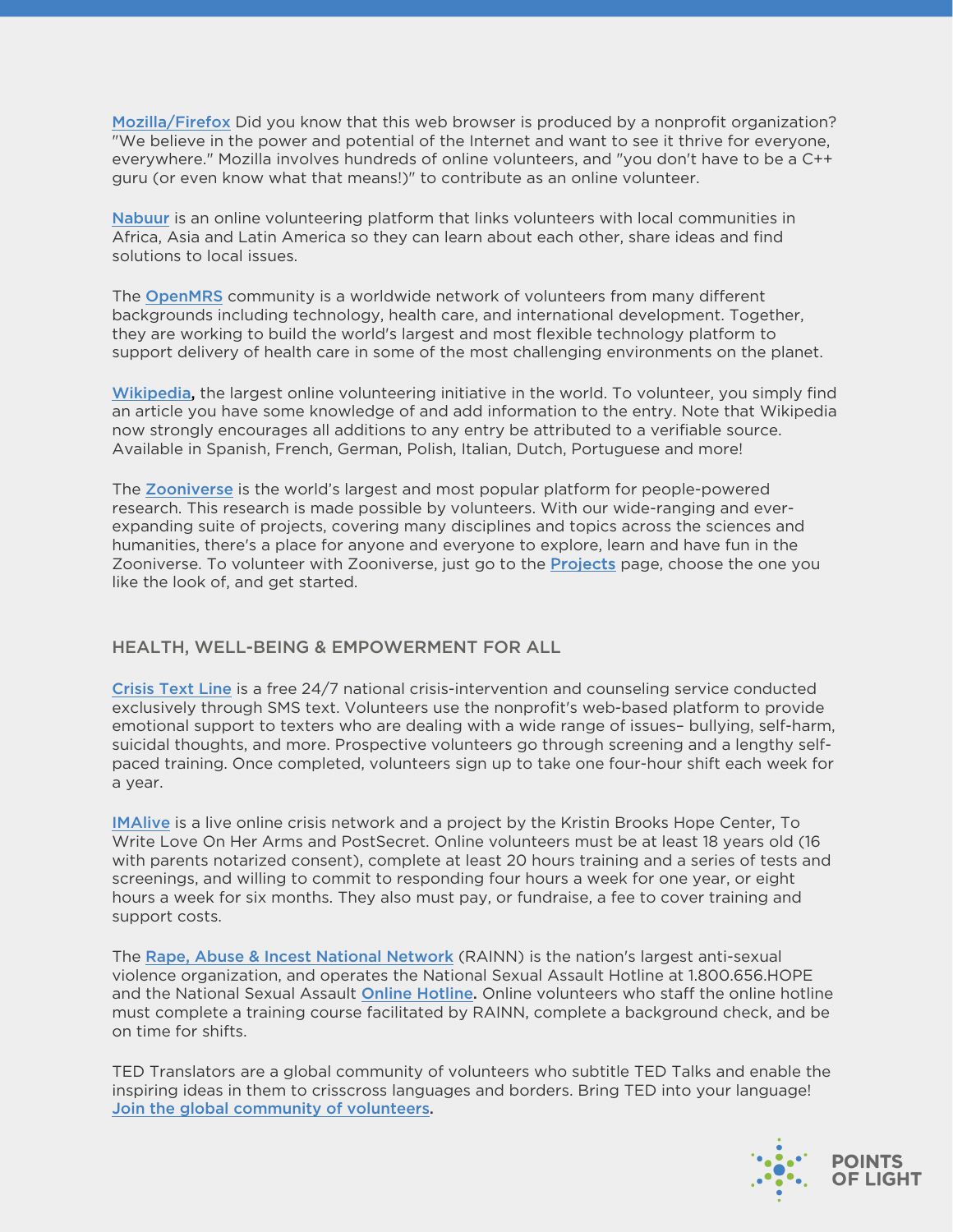[Trevor Project](https://www.thetrevorproject.org/get-involved/volunteer/) is an online, social networking community for lesbian, gay, bisexual, transgender and questioning (LGBTQ) youth ages 13-24, and their friends and allies. Online volunteers monitor the TrevorSpace site in an effort to maintain a safe online space for young LGBTQ people. Trainings for online volunteers are provided quarterly.

Help to bring personalized voices to people with speech impediments or who have lost their voice! VocaliD is aimed at designing personalized synthetic voices so that people with severe speech impairments can use a voice that fits their body and personality. Share your voice and help drive innovation in voice technology through [VocaliD](https://www.vocalid.co/voicebank).

#### **LITERACY**

[BookShare.Org](http://www.bookshare.org/) offers thousands of books to people with reading disabilities. As an online volunteer [you can either scan books to be added to the collection or edit books that have](https://www.bookshare.org/cms/get-involved/volunteer) been scanned.

[Distributed Proofreaders](http://www.pgdp.net/) These online volunteers turn public domain books into online books, mostly for [Project Gutenberg.](http://www.gutenberg.org/) Many volunteers work on a book at the same time and proofread each other's work.

[IntoBooks](http://in2books.epals.com/) is an online mentoring program where students and their adult mentors read the same books and then discuss them online. It's part of the **[ePals](http://www.epals.com/)** program.

[Learning Ally](https://go.learningally.org/Get-Involved/Volunteer-Opportunities) Many audiobooks are created with text-to-speech software that scans text from computer files and uses synthesized human voices to read the text aloud. However, illustrations or figures used throughout the books are not included. Online volunteers type those figure descriptions into the text, enabling students to receive ALL book material, not just the text.

[LibriVox](http://www.librivox.org/) is a nonprofit that coordinates online volunteers to record audio versions of public domain books.

[Translators Without Borders](http://translatorswithoutborders.org/) recruits volunteers who want to translate texts into different languages for NGOs and nonprofits.

#### MENTORING/TUTORING

[Career Village](https://careervillage.org/about/#become-a-mentor) An online platform where students ask career questions that are answered by people working, or that have worked, in that field. All you need is a LinkedIn account to start helping students become better informed about the career decisions they are facing.

[icouldbe.org](http://www.icouldbe.org/) is meant to connect the energy and expertise of mentors from various professions with the most vulnerable students in the U.S. educational system.

[Infinite Family](http://www.infinitefamily.org/), an online mentoring program matching adults and families in the U.S. with atrisk, impoverished children in South Africa.

[MicroMentor](http://www.micromentor.org/) matches small business owners with business mentors. Volunteer mentors should have three years of business ownership experience, or five years of management

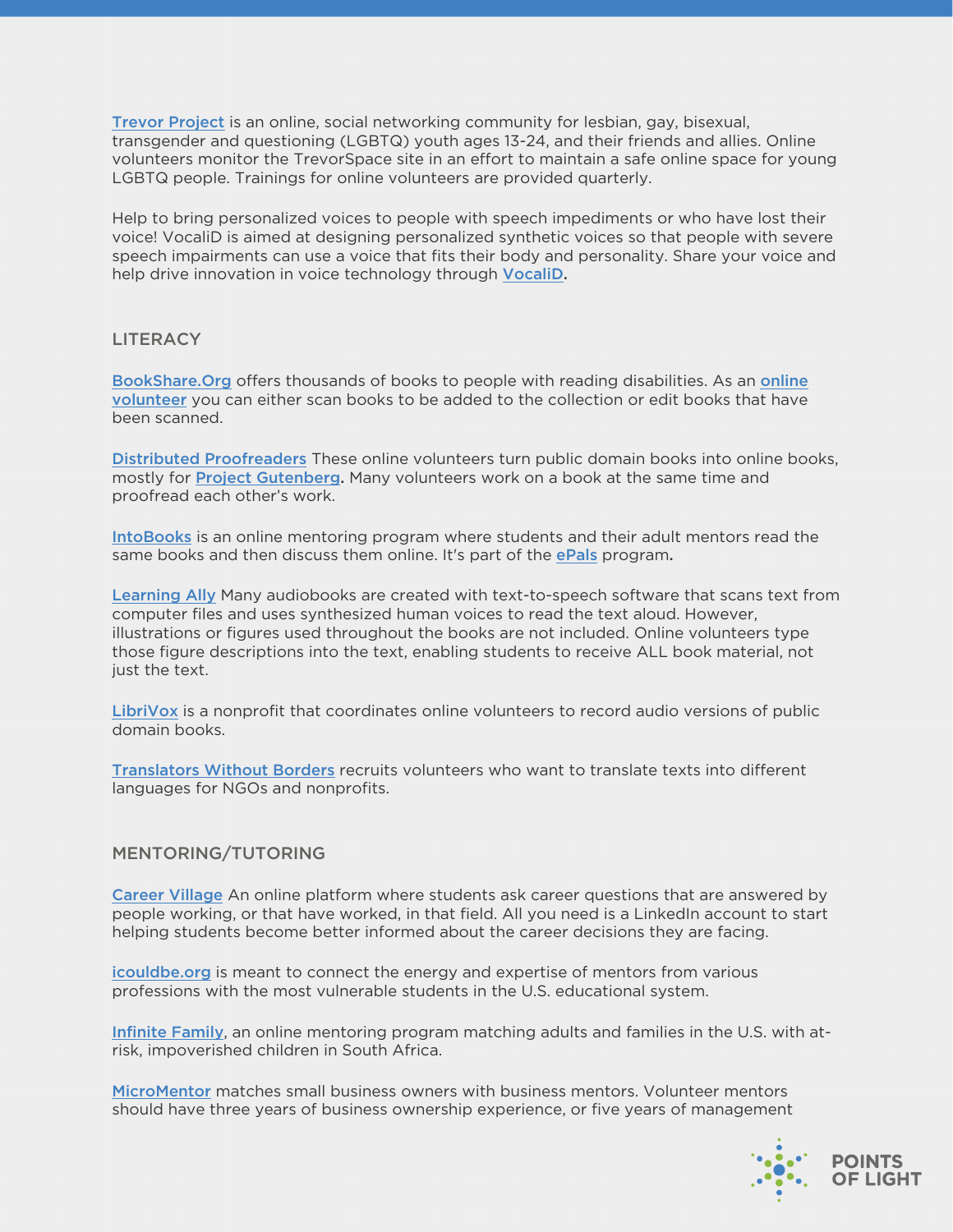experience, or several years of professional experience in a specialized skill. The program is part of [MercyCorps.](http://www.mercycorps.org/)

[MentorNet](http://mentornet.org/), a division of Great Minds in STEM (GMiS), strategically matches STEM students and professionals in compatible online mentoring relationships.

## TECHNOLOGY & ENGINEERING

Volunteers are a key element of [NPower's](https://www.npower.org/get-involved/volunteer/) program success. As part of preparing our students for a career in technology, we engage tech professionals throughout our program to share their knowledge, experience, insight, and advice. Interacting and learning from professionals in the industry is a crucial part to our students becoming well rounded professionals. Connect with NPower students in-person or virtually, in small or large group settings, and for short or long-term projects. NPower can create a customized volunteer experience suited to your team's needs that readies each student for career success.

[Crisis Commons / CrisisCamp](http://crisiscommons.org/) mobilizes technology volunteers to work together to create disaster response and learning events with volunteers, who collaborate to aggregate crisis data, develop prototype tools and train people on how to use technology tools to aid in disaster response. Online volunteers need to be experienced, credible IT experts and need to sign up before a crisis.

[FOSS Manuals](http://www.flossmanuals.org/get-involved-0) online volunteers produce free manuals about Free and Open Source Software (FOSS) in their own language. To date, they have completed 120+ manuals in more than 30 languages, such as French, English, Farsi, Dutch, and Finnish.

[Geeks Without Bounds](http://gwob.org/) is an international coalition of passionate problem solvers working together using technology to assist people whose survival is threatened due to violence, neglect, or catastrophe. Online volunteers need to be experienced, credible IT experts and need to establish a relationship with this organization before a crisis.

[TechSoup](https://www.techsoup.org/joining-techsoup/become-a-volunteer) has a series of discussion groups where nonprofits ask questions about technology. You can log into the community at any time and try to help nonprofits and volunteers with [questions about software, databases and more. TechSoup also needs volunteers to](http://forums.techsoup.org/cs/community/b/tsblog/archive/2009/04/23/transcription-services-needed-for-techsoup.aspx) transcribe its most popular archived webinars.

#### **VETERANS**

[American Corporate Partners](http://www.acp-usa.org/) provides veterans with mentoring through [ACP AdvisorNet](http://www.acp-usa.org/ACP_Program/acp-advisornet) – an online network of volunteer Advisors who commit to sharing their business expertise and advice with military veterans and their immediate family. Veterans can post questions related to employment, career development and small business

[Hire Heroes USA](https://www.hireheroesusa.org/volunteer/) works to create job opportunities for U.S. military veterans and their spouses. Most of their volunteers participate remotely helping with mock interviews, career counseling, or providing guidance on job searches, preparing resumes and filling out applications.